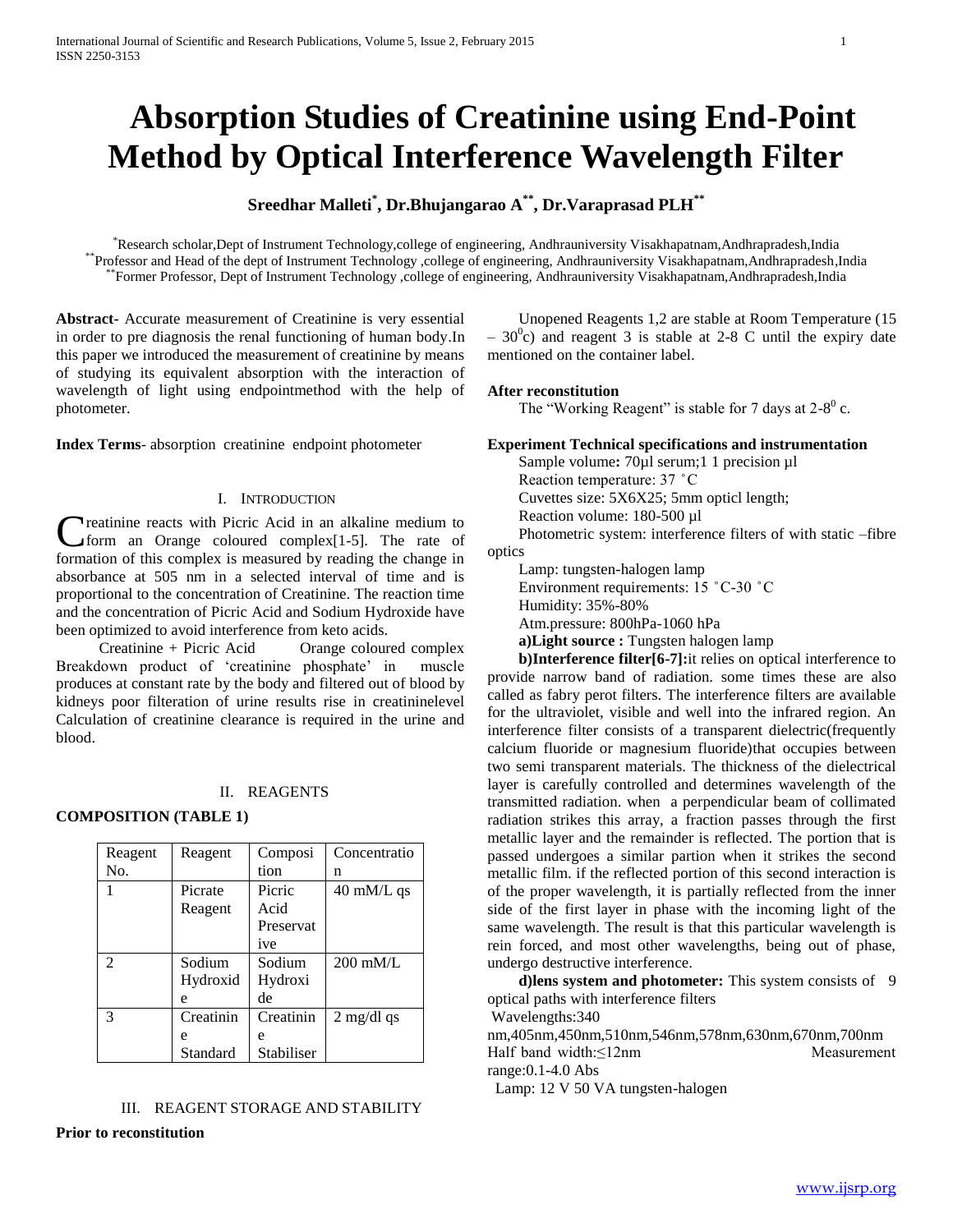International Journal of Scientific and Research Publications, Volume 5, Issue 2, February 2015 2 ISSN 2250-3153

## IV. METHODOLOGY

 It is purely based [1-2]on end point reaction. the reaction reaches equilibrium after certain period. Because the equilibrium constant is very large, it can be considered that all substrates have changed into products, and the absorbance of the reacting liquid does not change any more. The absorbance change is proportional to the amount of the product present.

 In this experiment the time when the reagent is added is t1=22 sec the time when the sample is added is  $t2=24$  sec

The reaction starts when they are mixed. At  $t3=49$  sec the reaction reaches the equilibrium and the absorbance reading is taken. The reaction time is t3-t2= 49-24=25 sec

 The end point reaction is not subject to such condition changes as enzyme concentration, pH value and temperature, as long as the changes are not significant enough to affect the reaction time.

#### **Absorbance**

when a[6-7] parallel monochromatic light beam whose intensity is Io goes through a flow cell(whose length is L) containing a solution (whose concentration is C),some photons are absorbed, and the intensity is attenuated from Io to I t,so the absorbance A of this solution is:

A=-Log It/I0

Where, It/I0= transmittivity

 The analyzer measures the light intensity through the photoelectric conversion, linear amplification and A/D conversion.

## V. CALCULATING THE RESPONSE OF THE END-POINT REACTION SINGLE –REAGENT AND SINGLE WAVELENGTH

 For the analyzer, the response(R)is defined as the absorbance change before and after the reaction, or the absorbance change rate during the reaction process.



## **Fig 1:Endpoint reaction with single-regent and singlewavelength**

 As shown in the above figure 1, t1 is the time when the reagent(volume:V) is added.t2 is the time when the sample(volume:S)is added.[10]The reaction starts when they are mixed. At t3 the reaction reaches the equilibrium and the absorbance reading is taken.t3-t2 is the reaction time. So  $R=R_s$ - $R<sub>SMPB</sub>$  Both  $R<sub>s</sub>$  and  $R<sub>SMPB</sub>$  are calculated with the formula R=At3-(K1 X A t2-1).

Where,

 $R_s$ =Response of reaction mixture, $R_{\text{SMPB}}$  =response of sample blank. If the sample blank has not been requested,  $R_{\text{SMPB}} = 0$ 

At3=Absorbance at t3=-63

 A t2-1=Absorbance at the previous point before t2=- 384.,K1=Single reagent test volume coefficient, If the start time of reaction is  $0,K1=V/(V+S)$ ; otherwise,  $K1=1$ ; If  $K1=1$  since experiment was started at time t=3secThen ,Response of reaction mixture R=-63-1(-564)=501

Reaction time is= $t3-t2=49-24=25$  sec

#### VI. RESULTS OF EXPERIMENT (TABLE 2)[10]

HUMAN SERUM(Female,age:27years):

| S.NO           | Time(Sec) | <b>P.Wave</b> | <b>P.Absorbance</b> | S.wave     | <b>S.Absorbance</b> |
|----------------|-----------|---------------|---------------------|------------|---------------------|
|                |           | length(nm)    |                     | length(nm) |                     |
|                |           | 26926         | $-561$              | 14470      | $-716$              |
| 2              | 2         | 26929         | $-562$              | 14472      | $-717$              |
| 3              | $3(*t1)$  | 26933         | $-564$              | 14469      | $-715$              |
| $\overline{4}$ | 4         | 26939         | $-565$              | 14471      | $-717$              |
| 5              | 5         | 26935         | $-564$              | 14476      | $-717$              |
| 6              | 6         | 26936         | $-565$              | 14476      | $-720$              |
|                | 7         | 26938         | $-565$              | 14475      | $-721$              |
| 8              | 8         | 26938         | $-565$              | 14476      | $-721$              |
| 9              | 9         | 26940         | $-566$              | 14478      | $-720$              |
| 10             | 10        | 26940         | $-566$              | 14479      | $-721$              |
| 11             | 11        | 26941         | $-566$              | 14476      | $-721$              |
| 12             | 12        | 26942         | $-566$              | 14478      | $-720$              |
| 13             | 13        | 26942         | $-566$              | 14479      | $-722$              |
| 14             | 14        | 26943         | $-567$              | 14476      | $-722$              |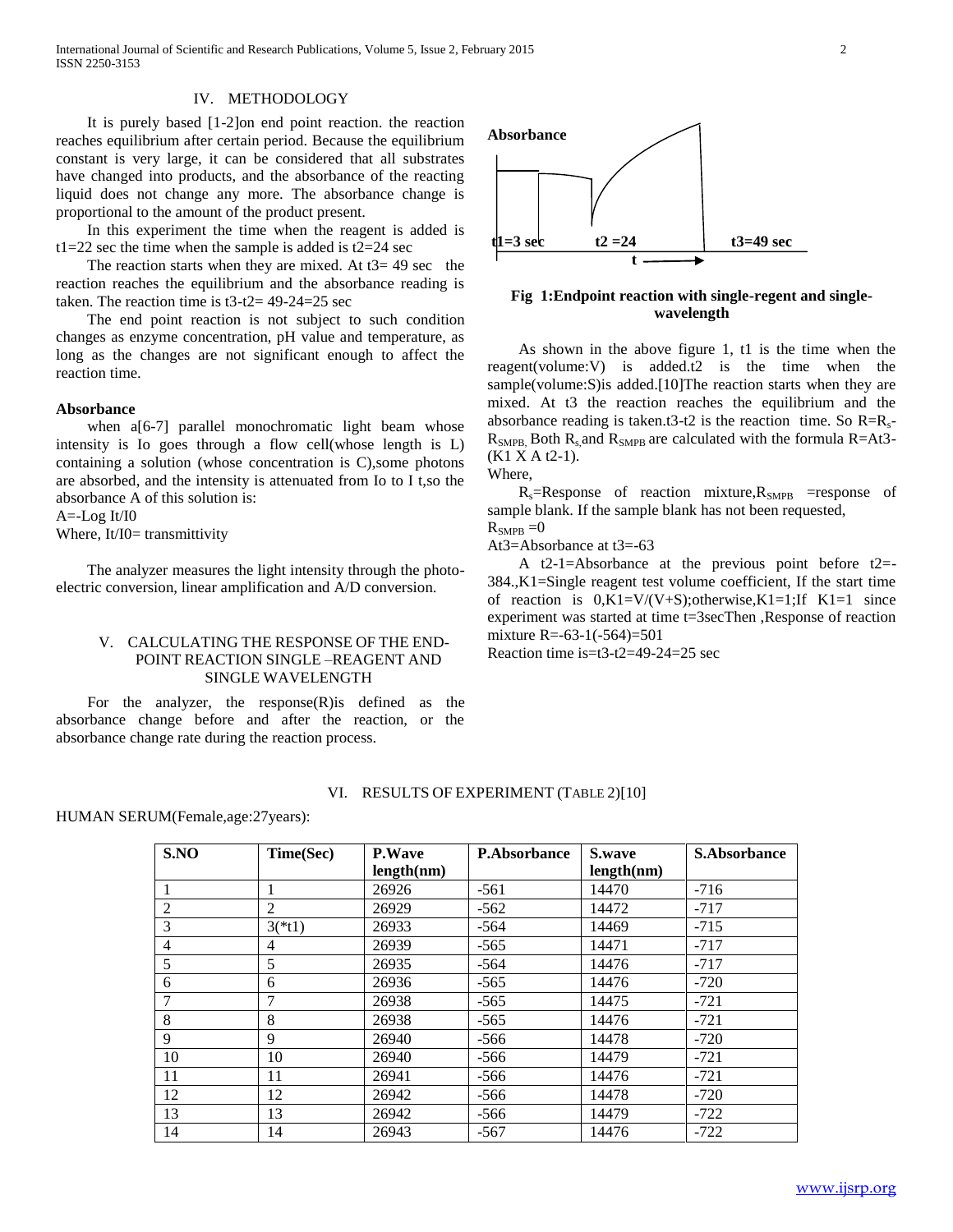| ٧<br>×       |
|--------------|
| I            |
| ۰.<br>×<br>٠ |

| 15 | 15        | 26940 | $-566$ | 14478 | $-723$ |
|----|-----------|-------|--------|-------|--------|
| 16 | 16        | 26944 | $-567$ | 14479 | $-723$ |
| 17 | 17        | 26947 | $-568$ | 14477 | $-721$ |
| 18 | 18        | 26946 | $-568$ | 14480 | $-723$ |
| 19 | 19        | 26948 | $-568$ | 14480 | $-720$ |
| 20 | 20        | 26945 | $-568$ | 14481 | $-618$ |
| 21 | 21        | 26948 | $-567$ | 14481 | $-618$ |
| 22 | 22        | 26945 | $-568$ | 14478 | $-618$ |
| 23 | 23        | 26948 | $-568$ | 14481 | $-618$ |
| 24 | $24(*t2)$ | 26372 | $-384$ | 14477 | $-618$ |
| 25 | 25        | 26372 | $-385$ | 14308 | $-619$ |
| 26 | 26        | 26383 | $-387$ | 14308 | $-602$ |
| 27 | 27        | 26386 | $-387$ | 14308 | $-621$ |
| 28 | 28        | 26391 | $-391$ | 14310 | $-621$ |
| 29 | 29        | 26390 | $-370$ | 14281 | $-622$ |
| 30 | 30        | 26404 | $-391$ | 14313 | $-620$ |
| 31 | 31        | 26339 | $-393$ | 14314 | $-618$ |
| 32 | 32        | 26403 | $-392$ | 14311 | $-626$ |
| 33 | 33        | 26410 | $-390$ | 14308 | $-634$ |
| 34 | 34        | 26405 | $-185$ | 14320 | $-630$ |
| 35 | 35        | 26400 | $-178$ | 14310 | $-630$ |
| 36 | 36        | 25785 | $-179$ | 14381 | $-629$ |
| 37 | 37        | 25765 | $-170$ | 14313 | $-629$ |
| 38 | 38        | 25768 | $-159$ | 14314 | $-627$ |
| 39 | 39        | 25739 | $-149$ | 14311 | $-629$ |
| 40 | 40        | 25708 | $-140$ | 14308 | $-629$ |
| 41 | 41        | 25679 | $-129$ | 14320 | $-627$ |
| 42 | 42        | 25651 | $-122$ | 14334 | $-629$ |
| 43 | 43        | 25620 | $-113$ | 14328 | $-627$ |
| 44 | 44        | 25546 | $-104$ | 14327 | $-626$ |
| 45 | 45        | 25523 | $-97$  | 14326 | $-624$ |
| 46 | 46        | 25500 | $-89$  | 14326 | $-622$ |
| 47 | 47        | 25491 | $-86$  | 14322 | $-621$ |
| 48 | 48        | 25460 | $-75$  | 14325 | $-621$ |
| 49 | $49(*t3)$ | 25441 | $-69$  | 14322 | $-620$ |

## VII. GRAPHS





**Graph-2 :X-Y :Scattered chart**